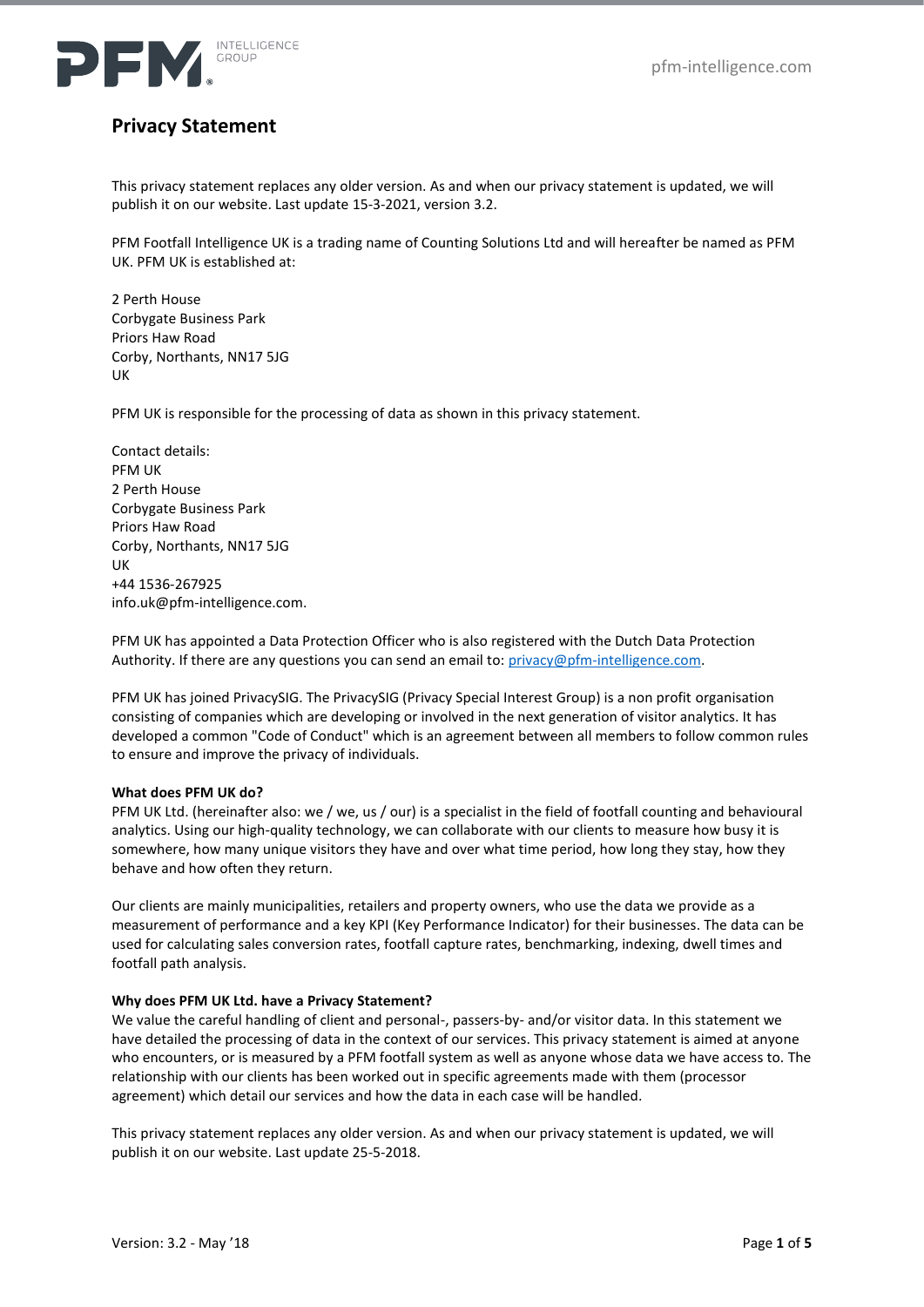

### **The techniques that PFM UK Ltd. uses.**

Below we describe the most frequently used techniques with which we collect and then process footfall data.



#### - Infrared beam counters

1st generation sensor which captures incoming and outgoing footfall through horizontal infrared beams. Data we process consists of sensor ID, date and time, number of in / out.

#### Thermal counters

2nd generation sensor which counts incoming and outgoing footfall via a thermal imaging sensor. Data we process consists of sensor ID, date and time, number of in / out.

#### 3D Stereoscopic counters

3rd generation sensor which counts incoming and outgoing footfall through optical sensors. Data we process consists of sensor ID, date and time, number of in / out. We do not process video images!

#### Wi-Fi/ Bluetooth counters

This sensor registers all pas sers-by and / or visitors who have a device with them and have Wi-Fi and / or Bluetooth enabled (the device regularly sends probe requests). Data we process consists of sensor ID, date and time, pseudonymised MAC-address, signal strength and status.

N.B. Our measuring systems do not capture any other data. On our sensor the MAC-addresses are hashed irreversibly and are therefore pseudonymised. The pseudonymised data are send to our servers. In addition we truncate the hashed MAC-address, to avoid any traceability to the original MAC-address. The further analysis of this data is done with the truncated and hashed data. Our clients receive only aggregated analytical data and no personal data.

It should be noted that PFM UK Ltd. under no circumstances undertakes activities to identify any individual.

#### **Personal data we process**

PFM UK Ltd. processes your personal data because you use our services and/or because you provided it to us.

We process the following personal data:

- Organization name
- First and last name
- Address data
- Phone number
- E-mail address
- Bank account number of PFM employees, accounts payable and accounts receivable
- Other personal data that you actively provide, for example by creating a profile on one of our websites, in correspondence and by telephone
- Location data
- Information about your activities on our website
- Internet browser and device type
- Counts using infrared sensors or cameras
- Wi-Fi and / or Bluetooth MAC-addresses (if these functions are enabled on your device)

#### **Special and / or sensitive personal data we process**

Our website and / or services do not intend to collect data about website visitors who are younger than 16 years of age. Unless they have permission from parents or guardians. However, we cannot check if a visitor is older than 16. We encourage parents to be involved in the online activities of their children, to prevent data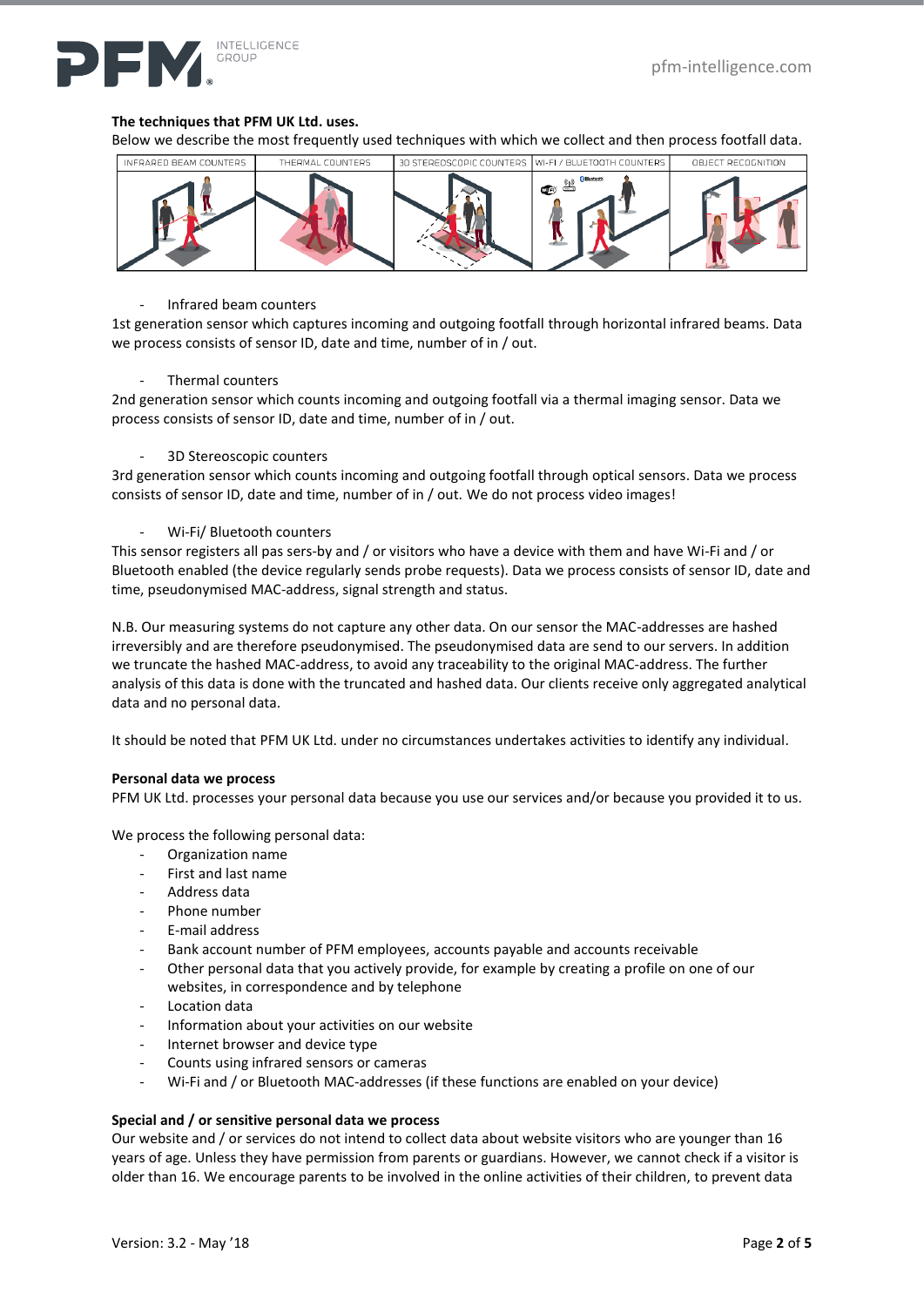

about children being collected without parental consent. If you are convinced that we have collected personal information about a minor without this permission, please contact us vi[a info.uk@pfm-intelligence.com,](mailto:info.uk@pfm-intelligence.com) then we will delete this information.

# **For what purpose and based on which basic principle do we process personal data**

PFM UK Ltd. processes your personal data for the following purposes:

- Handling your payment.
- Sending our newsletter and / or advertising brochure.
- To call or email you in case this is necessary to carry out our services.
- Inform you about changes to our services and products.
- Give you the opportunity to create an account.
- To deliver products and services.
- Your behaviour on the website to improve the website and to tailor the range of products and services to your preferences.
- If we are legally obliged to do this, such as information that we need for our tax return.
- To perform analyses based on the hashed / aggregated footfall data.
- To prepare reports for the benefit of our clients.

Any analysis we provide is reported to our clients exclusively on an aggregated basis. This means that the data in this analysis can no longer be traced back to personal data of a passer and/or visitor, nor to the data of a device that has captured footfall data. We do not provide personal data to our clients.

#### **Automated decision-making**

PFM UK Ltd. does not use automated decision-making processes on personal data that can have (significant) consequences for people. This applies to decisions being made by computer programmes or systems, without involving a person (for example an employee of PFM UK Ltd.).

#### **How long do we store personal data**

PFM UK Ltd. does not store your personal data longer than is strictly necessary to achieve the purposes for which your data is collected.

| Personal data             | Storage period                      | Reason/Lawful basis |
|---------------------------|-------------------------------------|---------------------|
| Data on PFM-employees     | After leaving employment:           | Legal obligation    |
|                           | Staff file 2 years                  | Contract            |
|                           | Payroll tax statements 5 years      |                     |
|                           | for payroll administration 7 years  |                     |
|                           | (fiscal storage period)             |                     |
| Applicants                | 4 weeks after the end of the        | Consent             |
|                           | application period or 3 weeks       |                     |
|                           | after rejection                     |                     |
| Client data               | No longer than is strictly          | Consent             |
|                           | necessary to achieve goals          |                     |
| Supplier data             | No longer than is strictly          | Consent             |
|                           | necessary to achieve goals          |                     |
| Data on passers-by        | No longer than is strictly          | Legitimate interest |
|                           | necessary to achieve goals          |                     |
| Passers Wi-Fi and BT MAC- | Pseudonymised data 6 months         | Legitimate interest |
| addresses                 |                                     |                     |
|                           | Aggregated data no longer than is   |                     |
|                           | strictly necessary to achieve goals |                     |

We use the following retention periods for (categories) of personal data:

# **Sharing personal data with third parties**

PFM UK Ltd. shares personal data with various third parties and / or partners if this is necessary for the execution of the agreement and to comply with any legal obligation. With companies that process your data, we sign a processor agreement to ensure the same level of security and confidentiality of your data. PFM UK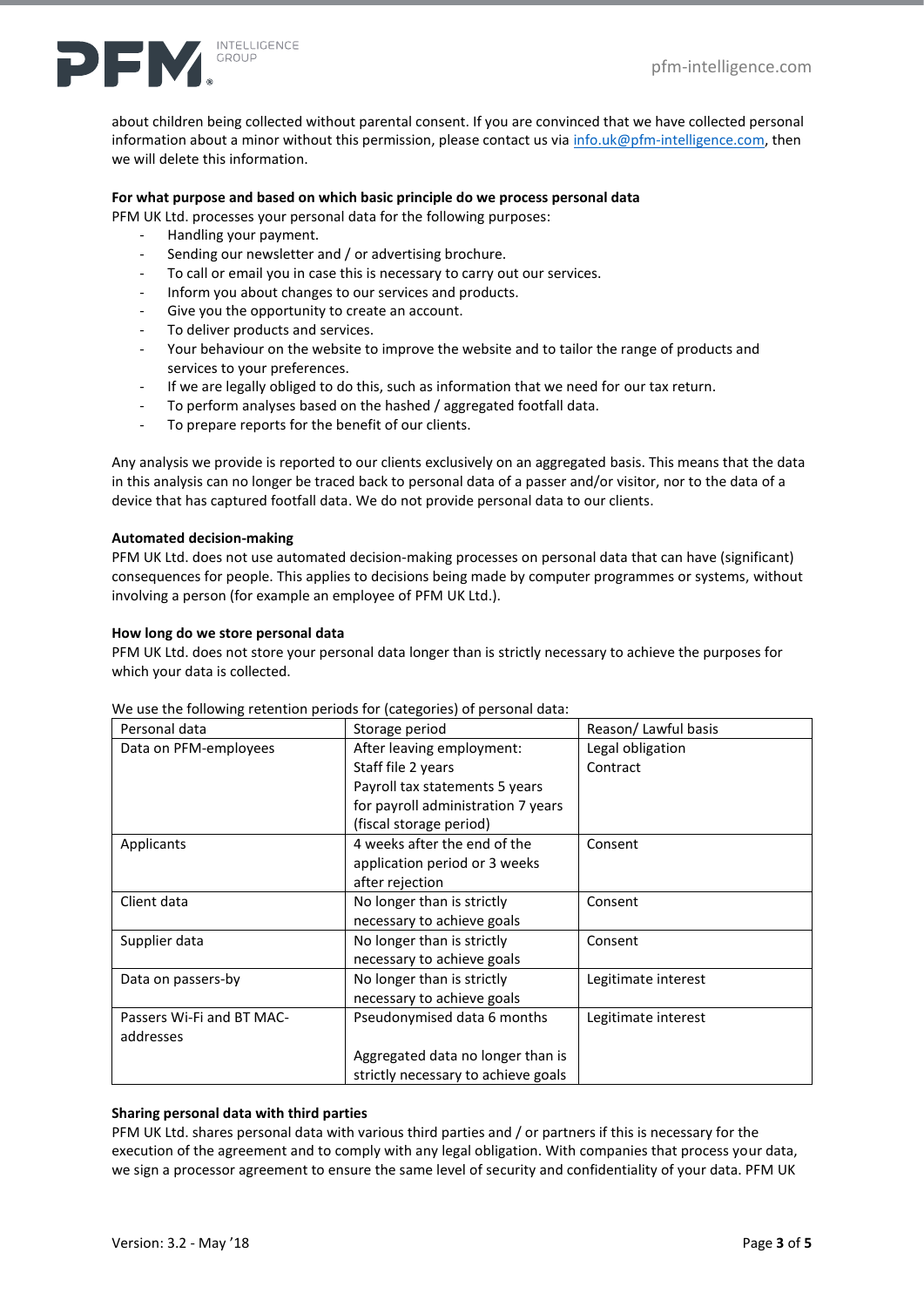

Ltd. remains responsible for these processing operations. In addition, if PFM UK Ltd. provides your personal data to other third parties, we only do this with your express consent.

#### **Cookies, or similar techniques we use**

PFM UK uses functional, analytical and tracking cookies. The information that, for example by means of cookies, is collected by PFM UK can be used for the following purposes:

- For analytical purposes: to analyse the usage of the PFM UK website. Example: it is possible to keep track of how many visitors visit a specific web page, so that PFM UK knows which parts of its website are popular.
- For social media purposes: to be able to share information via social media.
- For promotional purposes: to be able to make relevant offers about services from PFM UK through personalised advertising or reminding you of services that you have viewed.
- For personalisation purposes: to provide visitors with information that is as relevant as possible.
- For functional purposes: to facilitate easy navigation on the PFM UK website or to remember your settings and / or preferences when using PFM UK.

On your first visit to our website, we have already informed you about these cookies and have asked permission to place them. You can opt out of cookies by setting your internet browser so that it no longer stores cookies. In addition, you can also delete all information that has previously been saved via your browser settings. See here for a[n explanation.](https://ico.org.uk/for-organisations/guide-to-pecr/cookies-and-similar-technologies/)

Cookies are also placed on our website by third parties. This concerns cookies from [Google Analytics.](https://developers.google.com/analytics/devguides/collection/analyticsjs/cookie-usage)

We have entered into a processing agreement with Google whereby;

- Google has masked the last octet of the IP address;
- PFM has switched on 'data sharing'; data is only shared after cookies are accepted for marketing;
- PFM does not use other Google services in combination with the Google Analytics cookies.

# **View, modify and delete data**

You have the right to view, correct or delete your personal data. You also have the right to withdraw your consent to the data processing or to object to the processing of your personal data by PFM UK Ltd. and you have the right to data portability. This means that you can submit a request to us to send the personal data of your possession in a computer file to you or another organisation mentioned by you.

You can send a request for inspection, correction, deletion, data transfer of your personal data or request for cancellation of your consent or objection to the processing of your personal data to [privacy@pfm](mailto:privacy@pfm-intelligence.com)[intelligence.com.](mailto:privacy@pfm-intelligence.com)

To ensure that the request for access has been made by you, we ask you to include your telephone number with the request. We will then call you at a suitable time and ask you a few check questions. We will respond as quickly as possible, but within four weeks, at your request.

PFM UK Ltd. also points out that you can file a complaint with the national supervisory authority, the Information Commissioner's Office. This can be done via the followin[g link.](https://ico.org.uk/make-a-complaint/)

# **How we protect personal data**

PFM UK Ltd. takes the protection of your data seriously and takes appropriate measures to prevent misuse, loss, unauthorised access, unwanted disclosure and unauthorised modification. If you have the impression that your data is not secure or there are indications of abuse, please contact us [privacy@pfm-intelligence.com.](mailto:privacy@pfm-intelligence.com)

All communication, such as between our measuring systems and servers, the access of partners to the available analytics and the maintenance of systems, takes place via encrypted connections. In addition, we irreversibly hash the MAC-address of your device to another number.